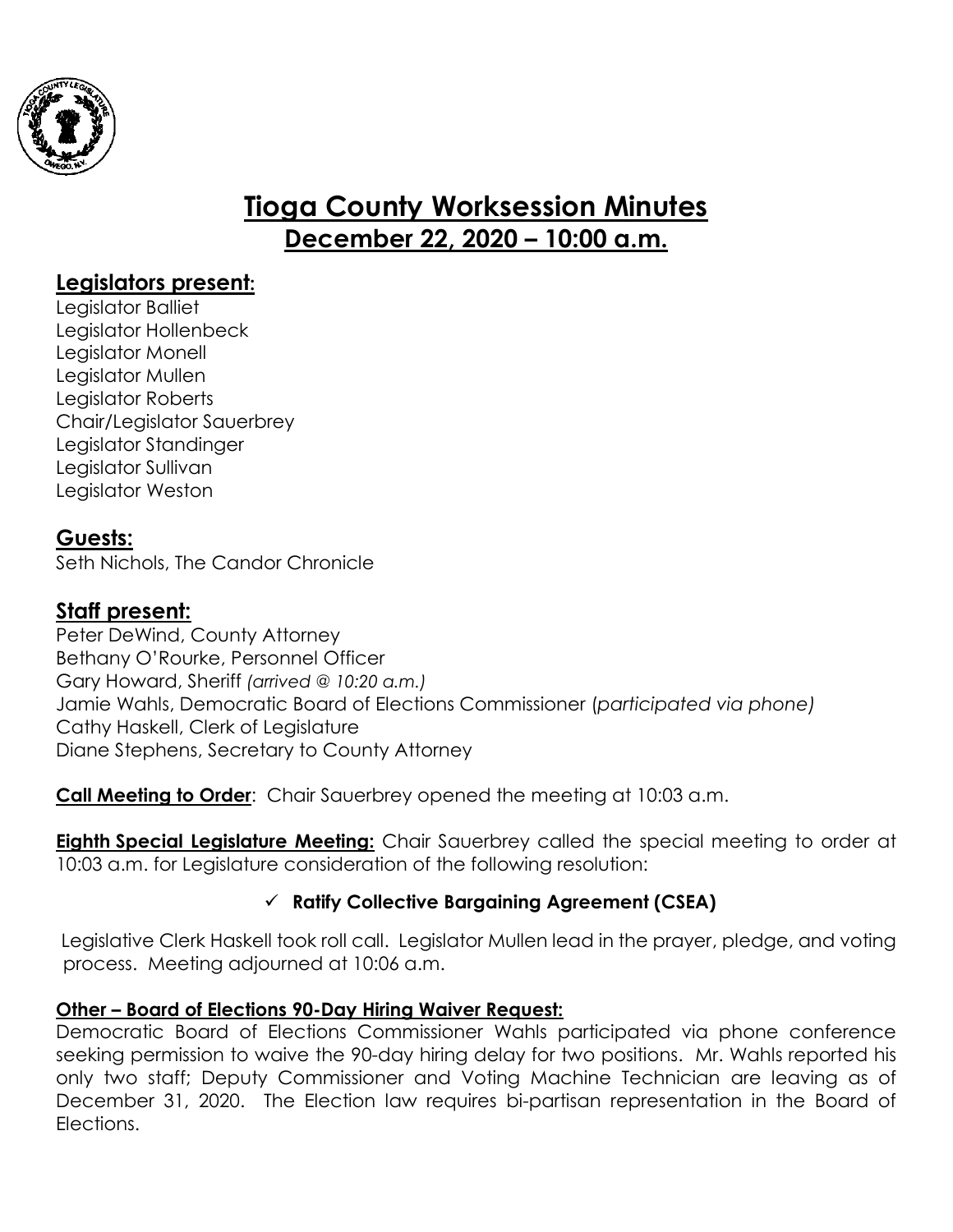After some questions and discussion, the Legislature agreed to waive the 90-day hiring delay for the Deputy Commissioner position and hold off on the Voting Machine Technician position until the training schedule is known. Mr. Wahls indicated he could most likely delay filling this position until February 2021, noting he did not want to commit to this timeframe, as this will be based on the training schedule. Mr. Wahls will keep Legislator Balliet, Chair of the Administrative Services Committee apprised of the situation as more information becomes available.

**Organizational Meeting Agenda Review**: Legislative Clerk Haskell reviewed the organizational meeting agenda noting the following resolution addition/revision:

- $\checkmark$  Addition: Resolution to appoint Amy Eiklor, Deputy Legislative Clerk, as the Deputy County Auditor.
- $\checkmark$  Revision: Resolution to Fix Dates and Times of Tioga County Legislature Meetings to reflect the elimination of the quarterly 6:00 p.m. meetings, as previously discussed and agreed.

The meeting will take place on January 4, 2021 at 9:00 a.m. Legislator Roberts will lead in the prayer, pledge, and voting process.

County Clerk Klett will be attendance to swear-in various County positions.

Ms. Haskell noted there would not be a Legislative photo this year.

**Approval of Worksession minutes:** On motion of Legislator Monell, seconded by Legislator Mullen, and unanimously carried the December 10, 2020 worksession minutes were approved.

#### **Action Items:** None.

**Other:** Chair Sauerbrey presented a "re-cap" on the following topics:

 *Snowstorm/Cleanup Process* - Chair Sauerbrey reported Public Works, Emergency Management, and Sheriff really stepped up this past week with the conditions resulting from the storm. Public Works Commissioner Hammond and Emergency Services Director Simmons have done an amazing job. With assistance from Senator Akshar, they were able to get NYS DOT to bring in heavy equipment and machinery for snow removal. There is quite a formal process to go through to request this type of assistance.

Chair Sauerbrey further noted more bad weather is coming this week and they want to get ahead of it with sending a message to the public, therefore will be meeting with Sheriff Howard, Public Works Commissioner Hammond and Emergency Services Director Simmons. Sheriff Howard reported a webinar will take place today at 2:00 p.m. regarding the predicted weather situation.

 *Shared Services Plan for 2020* - Chair Sauerbrey reported the Shared Services Plan that needs to be completed each year would be brought to the Legislature in January 2021. Tioga County will not be submitting a plan, however, is required to submit a document to the State noting that due to COVID-19 a plan will not be submitted.